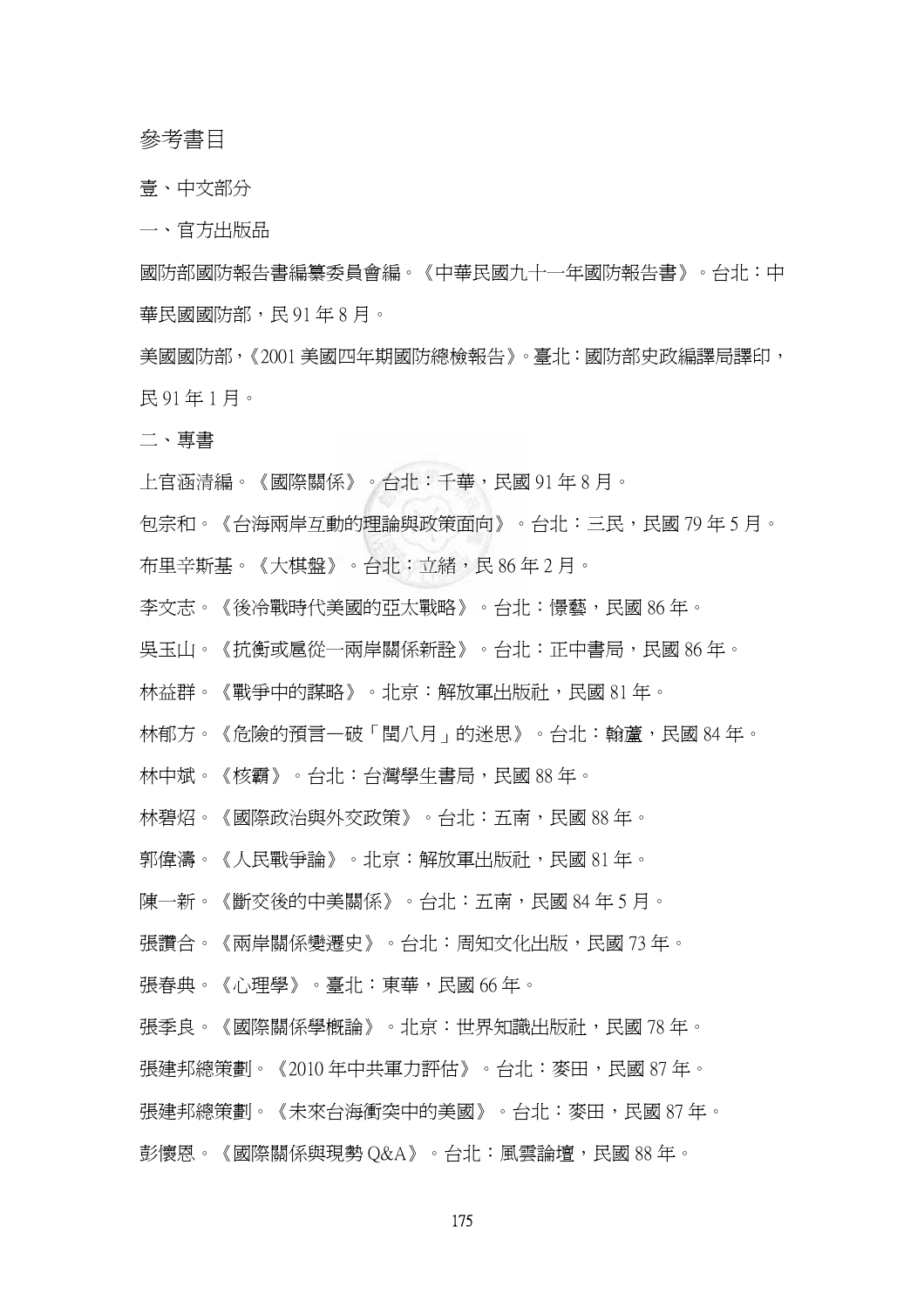- 鈕先鍾。《國家戰略論叢》。台北:幼獅,民國 73 年。
- 鈕先鍾。《現代戰略思潮》。台北:黎明,民國 74 年。
- 鈕先鍾。《核子時代的戰略問題》。台北:軍事譯粹,民國 77 年。
- 鈕先鍾。《戰略研究與戰略思想》。台北:軍事譯粹,民國 77 年。
- 鈕先鍾。《戰略研究入門》。台北:麥田,民國 87 年。
- 鈕先鍾。《廿一世紀的戰略前瞻》。台北:麥田,民國87年。

鍾堅。<共軍高技術犯台戰爭如何以戰逼降>。《國防政策評論》,3 期, 2000年1月, 百140一147。

- 蔣磊。《現代以劣勝優戰略》。北京:國防大學出版社,民國 88 年。
- 賴嶽謙。《當代戰略與軍事問題》。臺北:國防部史政編譯局,民國 85 年。
- 蕭朝琴。<中共發展戰術導彈對台安全之威脅>。《共黨問題研究》, 26卷5期,2000年5月,頁68-75。
- 閻學通。<對中國安全環境的分析和思考>。《世界經濟與政治》,2000 年第2期。

譚傳毅。<戰略概念>。《中華戰略學刊》,85年秋季刊,1996年9月, 頁14l一168。

蘇恆宗。<評析共軍『軍事事務革命i發展概況與能力>。《共黨問題 研究》, 26卷12期, 2000年12月, 百56-66。

丁連財等編。《現代用語導讀(1)》。台北:書泉出版社,民國 88 年。

包宗和、吳玉山主編。《爭辯中的兩岸關係理論》。台北:五南,民國 88 年 3 月。

李登科、林文程、林正義、劉德海、鄧中堅等編著。《國際政治》。台北:國立 空中大學,民國 85 年。

陳崇北、壽曉松、粱曉秋。《威懾戰略》。北京:軍事科學出版社,民國 78 年。 張亞中、李英明等編。《中國大陸與兩岸關係槪論》。台北:牛智,民國 89 年。 蘇進強等編著。《國軍兵力結構與臺海安全》。台北:業強,民國 89 年。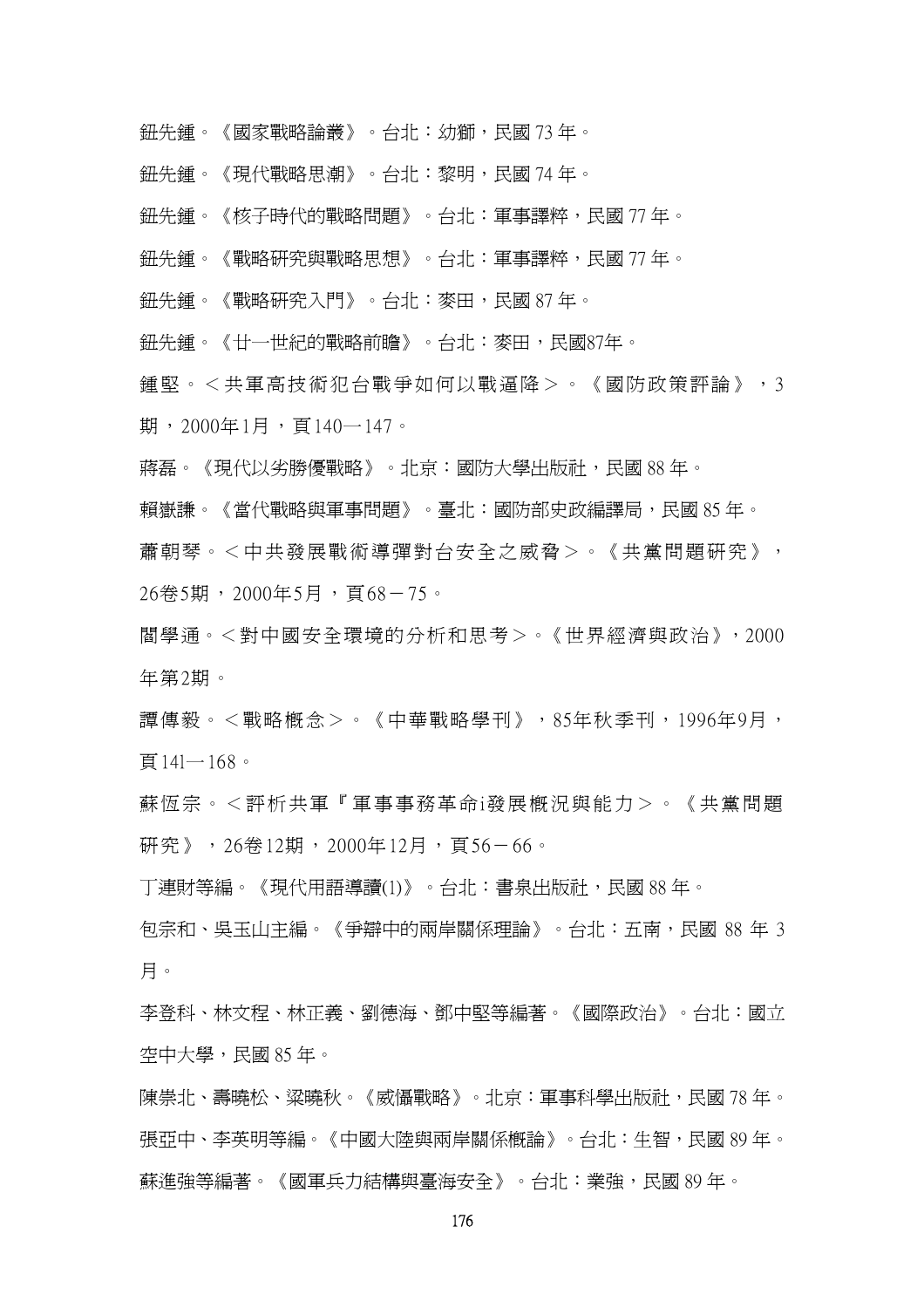Andre Beaufre 著。《戰略緒論》,鈕先鍾譯。台北:軍事譯粹,民國 69年。 AbramN.Shulsky 著。《嚇阻理論與中共的行為》。台北:史政編譯局,民國 90 年。

Babbie Earl.。《社會科學研究方法》,李美華等譯。台北:時英出版社,民國 87 年。

Collins,John M.。《大戰略》,鈕先鍾譯。台北:黎明,民國 64 年。

Kaban ,Jerome H.。《核子時代的安全》,尹萃炳譯。臺北:黎明,民 67。

Kenneth N.Waltz.。《國際關係理論》,劉志攻譯。台北:幼獅,民國 79年。

Kenneth N .Waltz 著《國際政治體系解析》,胡祖慶譯。台北:五南,民國 76 年。 Lloyd J.Matthews。《挑戰美國:美國會被打敗嗎?》,台北:國防部史編局,民 國 88 年 11 月。

Pol Alan C.Isaak。《政治學的範圍與方法》,朱堅章譯。台北:幼獅,民國 67 年。 Richard Rosecrance and Walter Carpenter 等著。《戰略嚇阻的再檢討》,卓文宗譯。 台北:國防部史政編譯局,民國 65 年 2 月。

RobertL.Pfalezgaff Jr James E Dougerty. 著。《國際關係理論導讀》,胡祖慶譯。台 北:五南,民國 84 年。

Thomas A. Keaney & Eliot A. Cohen 等著。《波灣空戰-掀起戰爭革命》,楊連仲 等譯。台北:國防部史政編譯局,民國 91 年 1 月。

Trevor Taylor 等著。《國際關係中的學派與理論》,鈕先鍾譯。台北:台灣商務 印書館,民國 76 年。

Zorgbibe Charles.著。《國際關係》,胡祖慶譯。台北:五南,民國 89 年。

二、期刊論文

丁樹範。<兩岸關係中的軍事因素>。《國防政策研究》,民國 90 年。 王曾惠。<唐吉軻德式的戰略:從有效嚇阻到全民國防>。《國防政策評論》, 第 1 卷第 2 期,2000 年冬季。

177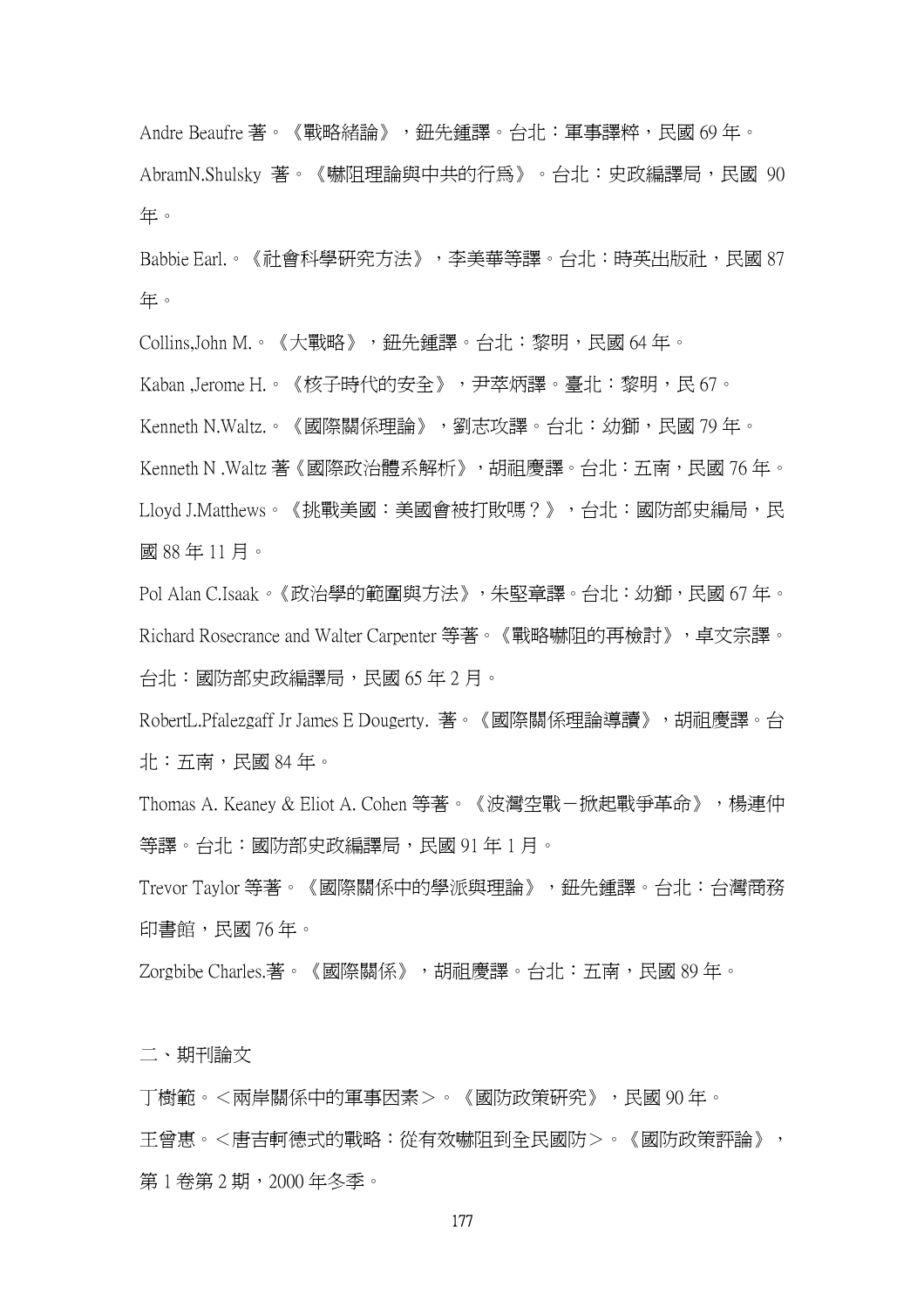方晉安。<解放軍秘密評估國軍實力>。《財訊》,第一五六期,1995 年。

吳恩德。<嚇阻戰略之研究以中華民國軍事安全政策為例>。國立政治大學外交 研究所,碩士論文,民國 91年1月。

胡敏遠。<論有效嚇阻>。《戰略與國際研究》,第二卷第三期。民國 92 年 7 月,頁 108。

徐傅生。<中華民國國家安全戰略>。《理論與政策》,第 10 卷第 1 期,民國 84 年 12 月。

翁明賢。<我國新世紀的不對稱國防戰略思維>。《政策月刊》,第 56 期,民 國 87 年。

莊惠翔。<中華民國嚇阻戰略之建構>。淡江大學外交研究所,碩士論文,民國 84 年。

陳文政。<理論與政策>。淡江大學外交研究所,碩士論文,民 85 年。

陳偉華。<從『嚇阻戰略』論台灣『國防戰略』發展的兩難>。《戰略與國際研 究》,2 卷 4 期。民國 89 年 10 月,頁 71-96。

陳偉華。<傳統嚇阻在理論上的辯證>。《戰略與國際研究》,3 卷 2 期。民國 90年4月, 百153-75。

黃芝溪。<論中共不承諾放棄武力犯台之研析>。《共黨問題研究》,第 25 卷 第9期,民國88年。

曾祥穎。<兩岸軍事衝突潛在的危機>。《國防雜誌》,第十卷第十一期。

鈕先鍾。<中共核武發展的評估>。《國防雜誌》,11 卷 11 期,民國 85 年 5 月。

張惠煌。<兩岸關係演變之研究(1987 一 1995)>。淡江大學中國大陸研究所, 碩士論文,民 83 年。

翟曉敏。<新戰爭型態對中國傳統戰略的挑戰>。《中國外交》,第 9 期,2000 年。

鄧定秩。<泛論國家利益>。《中華戰略學刊》,1997 年冬季刊。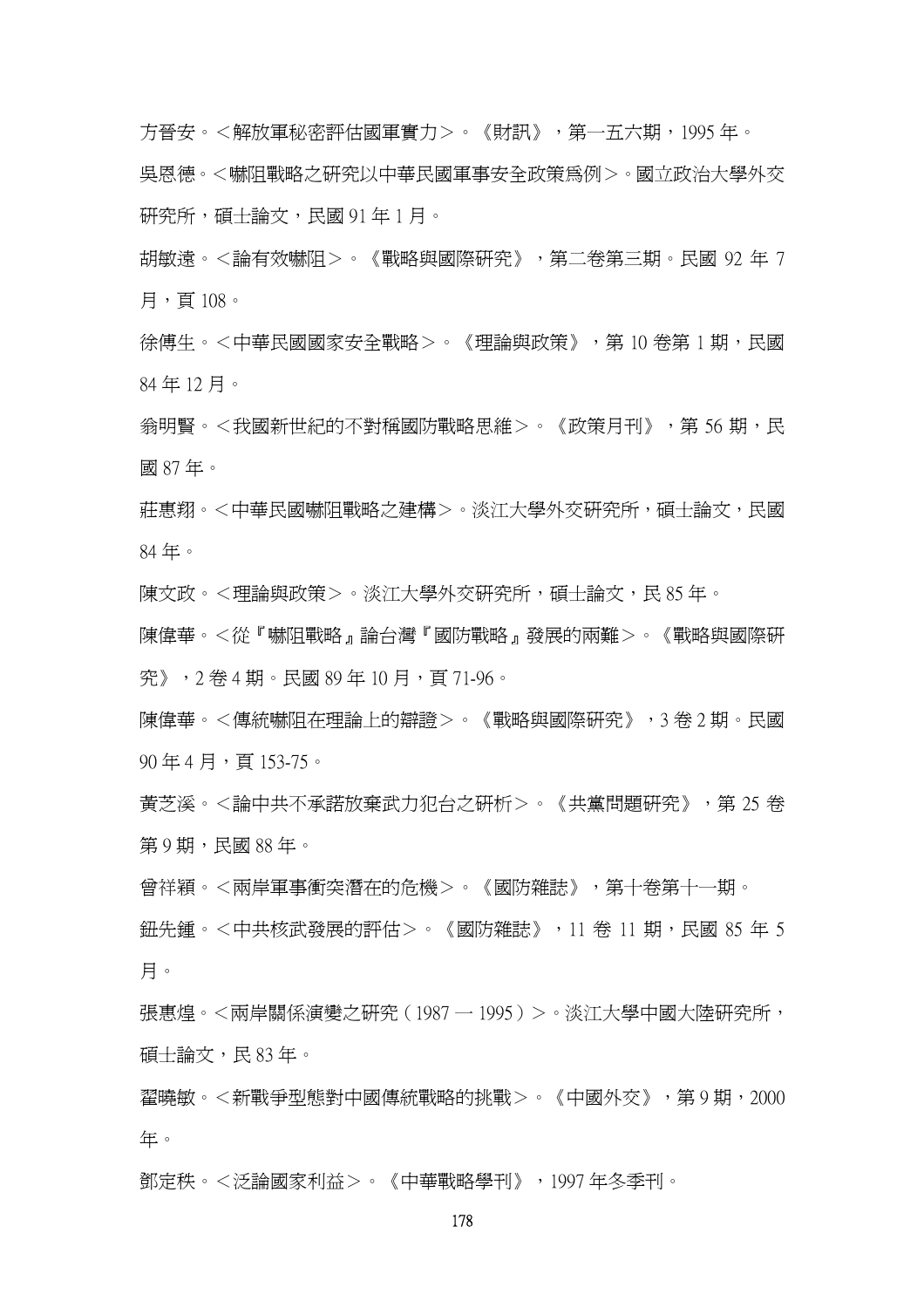譚傳毅。<戰略概念>。《中華戰略學刊》,85 年秋季刊。民國 85 年 9 月,頁 41-71。

譚傳毅。<戰略理性之分析>。《問題與研究》,36 卷 1 期。民國 86 年 1 月, 頁 61-78。

顧崇廉。<不對稱作戰與近代軍務革命>。《國防雜誌》,18 卷 11 期。民國 92 年5月, 頁82。

三、研討會論文

段國基。<展望中華民國在亞太地區之戰略地位>,後冷戰時期亞太戰略情勢展 望研討會。三軍大學兵研所與淡大國際事務與戰略研究所合辦,民 82 年 5 月。 楊志恆。<台灣軍事戰略的發展與調整>,台灣國防政策與軍事戰略的未來展望 研討會。國防政策評論、淡江大學國際事務與戰略研究所主辦。民國 90 年 1 月。 鍾堅。<共軍犯台能力與作戰方武之研究>,中華民國陸軍 89 年度第一次軍事 學術研討會。陸軍總部主辦,民國 89 年 3 月。

劉榮傳。<研析地緣戰略對國家安全之影響>,跨世紀國家安全與軍事戰略學術 研討會。國防大學主辦,民 88年12月8日。

陳必照。<美國國防戰略調整與我國國防安全>,美國國防戰略檢討與未來台海 安全座談會。

張京萊。<從國家安全觀點論後冷戰時期亞太地區情勢>,後冷戰時期亞太戰略 情勢展望研討會。三軍大學兵研所與淡大國際事務與戰略研究所合辦,民 82 年 5 月。

四、報紙

<反制北約空某塞國向伊扯克取經>《中時電子報》。民國 88 年 2 月 9 日。 <科索夫戰爭的雷子角涿>《解放軍報》。民國 88 年 8 月 3 日,6 版。 <北約若強攻南斯拉夫將無力招架>《中國時報》。民國 88 年 2 月 1 日,13 版。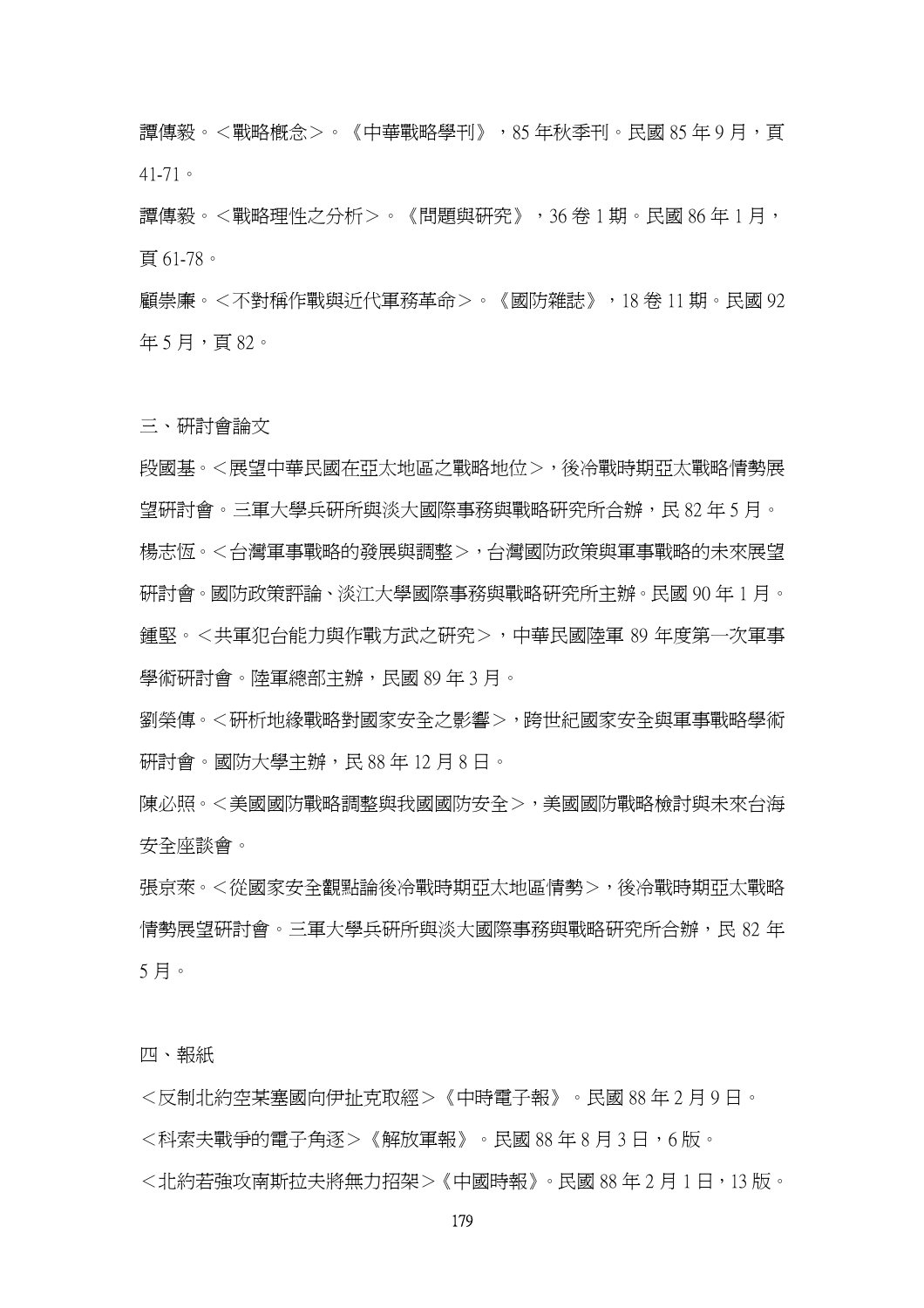- <美公布兩岸軍力評估特別報尊>《中國時報》。民國 88 年 2 月 27 日,14 版。 <軍事訓練領域裡的一次歷史性飛躍>《解放軍報》。民國 88年10月17日,6 版。。
- <錢其琛提對台動武五條件>《聯合報》。民國 88 年 7 月 13 日,3 版。
- <解放軍研究施琅攻台戰略>《中國時報》。民國 89年5月18日,14版。
- <境外決戰是架構有效嚇阻建軍願景>《中國時報》。民國 89 年 7 月 8 日,15 版。
- <中共國防白皮書重申攻台三條件>《自由時報》。民國 89 年 10 月 17 日,2 版。
- <中共考慮調整戰略,發展遠程武器>《聯合報》。民國 88 年 5 月 21 日,13 版。
- <中共全球戰略重心仍在台灣議題>《中國時報》。民國 89 年 4 月 8 日,14 版。 <中共空軍戰略從固土防禦轉向攻守兼備>《中國時報》。民國 89 年 4 月 30 日, 14 版。
- <以非對稱思路謀跨越>《解放軍報》。民國 89 年 3 月 21 日,6 版。
- <大陸擴張軍武將釀悲劇>《中國時報》。民 90年 11 月 3 日,11 版。

五、其他

網路資源:

人民日報http://www.peopledaily.com

中國軍事http://www.plapage.com

中時電子報http://www.news.chinatimes.com

未來中國研究http://www.future-china.org.

軍事家http://www.diic.com.tw

海峽快訊http://www.taiwan-strait.com

遠拾http://www.future-china.org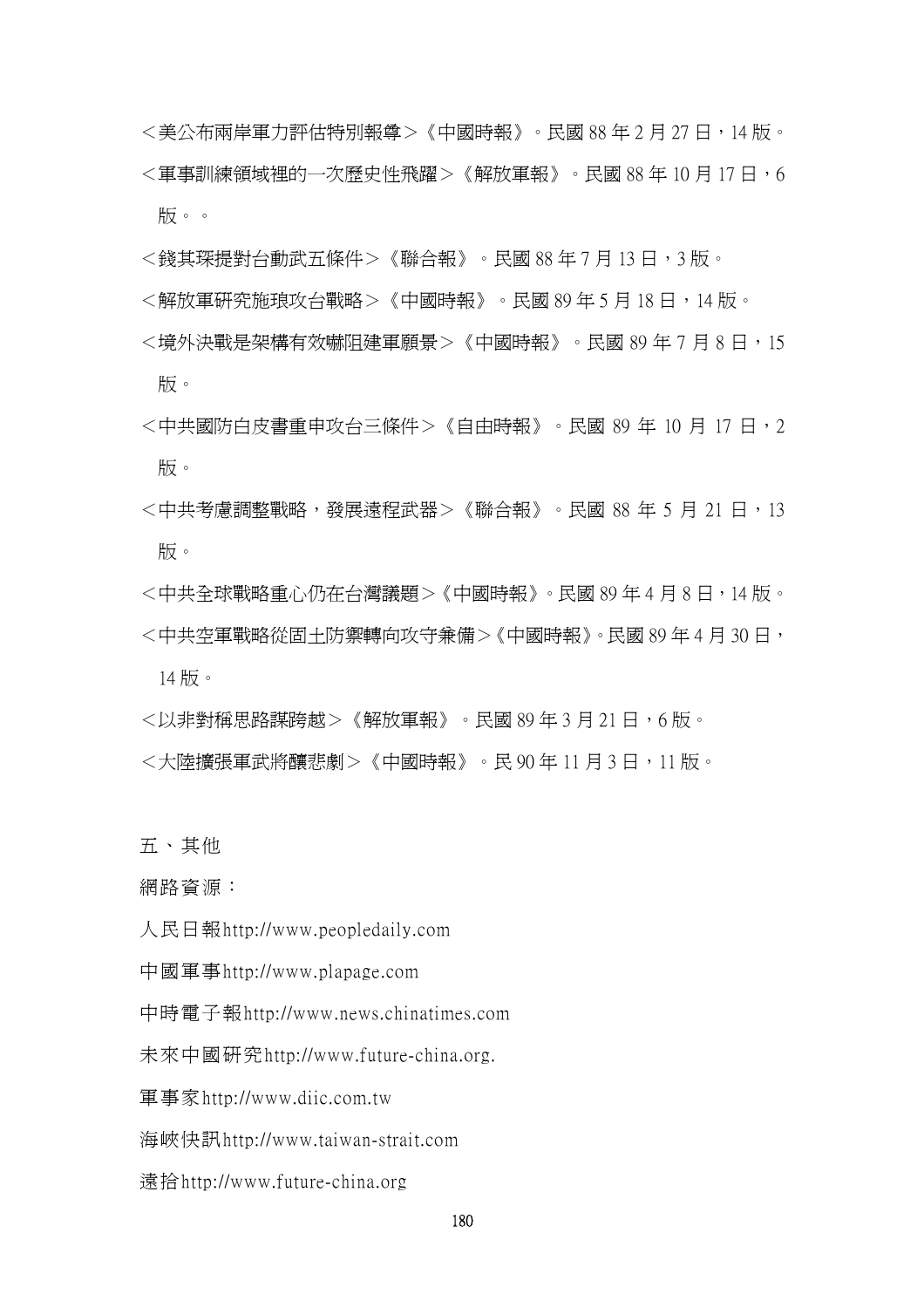聯合電子報http://www.fel.udnnews.com

聯合知識庫http://www.udndata.com

戰略與國際研究所http://www.dsis.org.tw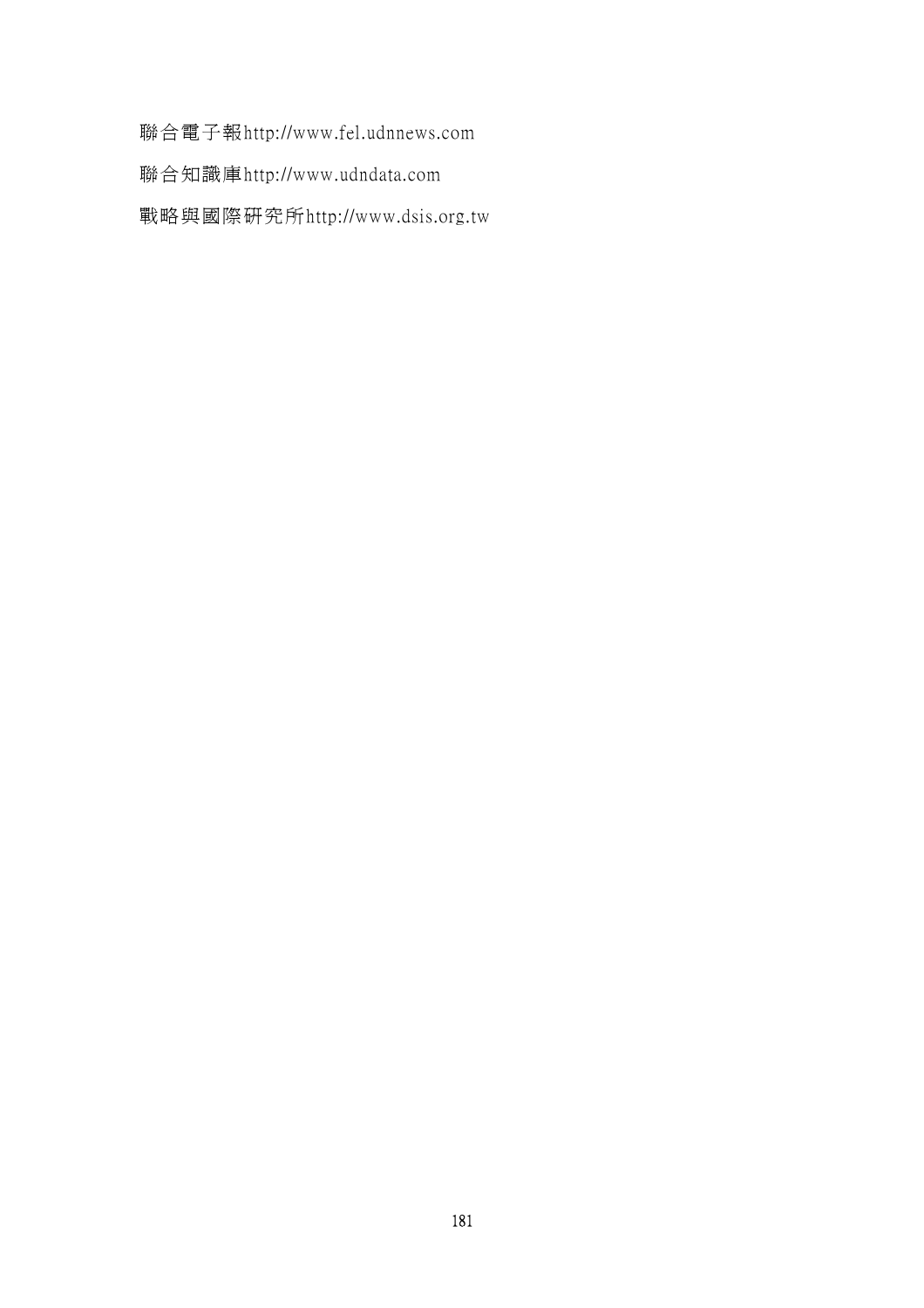## 貳、西文部分

Achen Christopher H. & Duncan Snidal. "Rational Deterrence Theory and Comparative Case Studies". World Politics 41, Jan. 1989.

Art Robert J. "The Four Functions of Force," in Robert J. Art and Kenneth N. Waltz ed., The Use of Force: Military Power and International Politics, Lanham: University Press of America, 1993.

Brodie Bernard. Strategy in the Missile Age, Princeton, NJ: Princeton University Press, 1959.

Colin S. Gray. Deterrence in the 21th Century,publisher2000

Cimbala Stephen J. Extended Deterrence: The United States and NATO Europe, Lexington, MA: Lexington Books, 1987.

Colin S. Nuclear Strategy and National Style, Lanham, MD: Hamilton Press, 1986, chap.8 Frank C. Zagare and D. Marc Kilgour Perfect Deterrence,2000

George Alexander L. & Richard Smoke. Deterrence and Foreign Policy, World Politics 41. Jan. 1989.

Goldstein Avery, Why Nukes Still Trump: Deterrence and Security in the 21st Century, Standford University Press, 2000, chp. 1.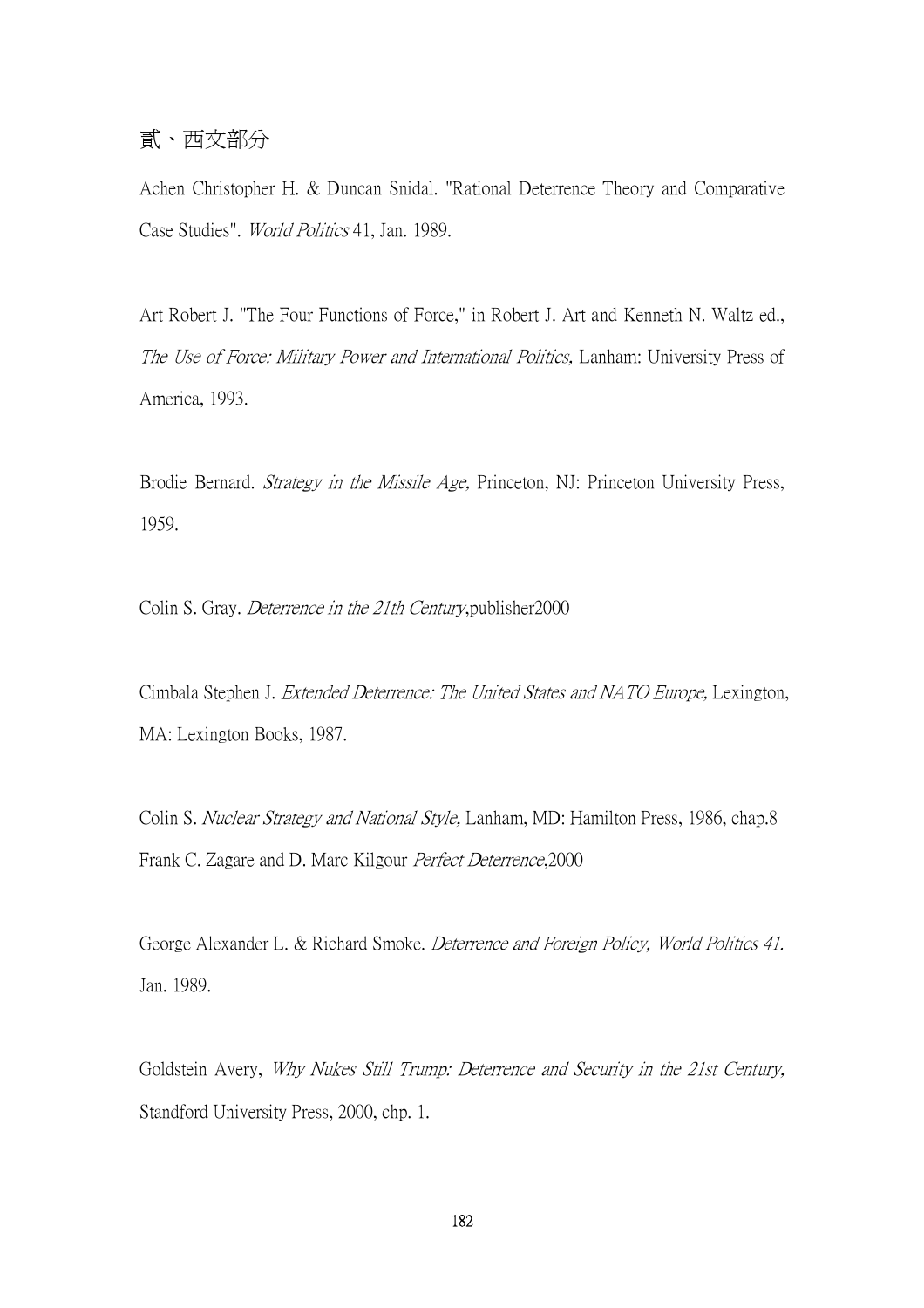Gray Colin S. Strategic Studies and Public Policy.' The American Experience, Kentucky: The University Press of Kentucky, 1982.

Hedley Bull. "Strategic Studies and Its Critics", in Klaus Knorr ed. Power, Strategy, and Security. New Jersey: Princeton University Press, 1983.

Henry Ryan and C. Edward Peartree. "Military Theory and Information Warfare," edited by Ryan Henry and C. Edward Peartree, The Information Revolution and International Security, Washington, Center for Strategic and International Studies Press, DC, 1998.

Huth Paul K. *Extended Deterrence and the Prevention of War*, New Haven, CT: Yale University Press, 1988.

Jervis Robert. *The Illogic of American Nuclear Strategy*, Ithaca, NY: Cornell University Press, 1984, chap. 5.

Jervis Robert, Richard Ned Lebow, and Janice Gross Stein, eds. "Introduction: Approach and Assumptions," Psychology and Deterrence, Baltimore: The Johns Hopkins University Press. 1985, No. 3.

John J. Measheimer Conventional Deterrence, NY: Cornell University Press,1983.

Jervis Robert. The Meaning of the Nuclear Revolution: Statecraft and the Prospect of Armageddon, Ithaca, NY: Cornell University Press, 1989.

Keith B. Payne The Fallacies of Cold War Deterrence & A New Direction, 2001.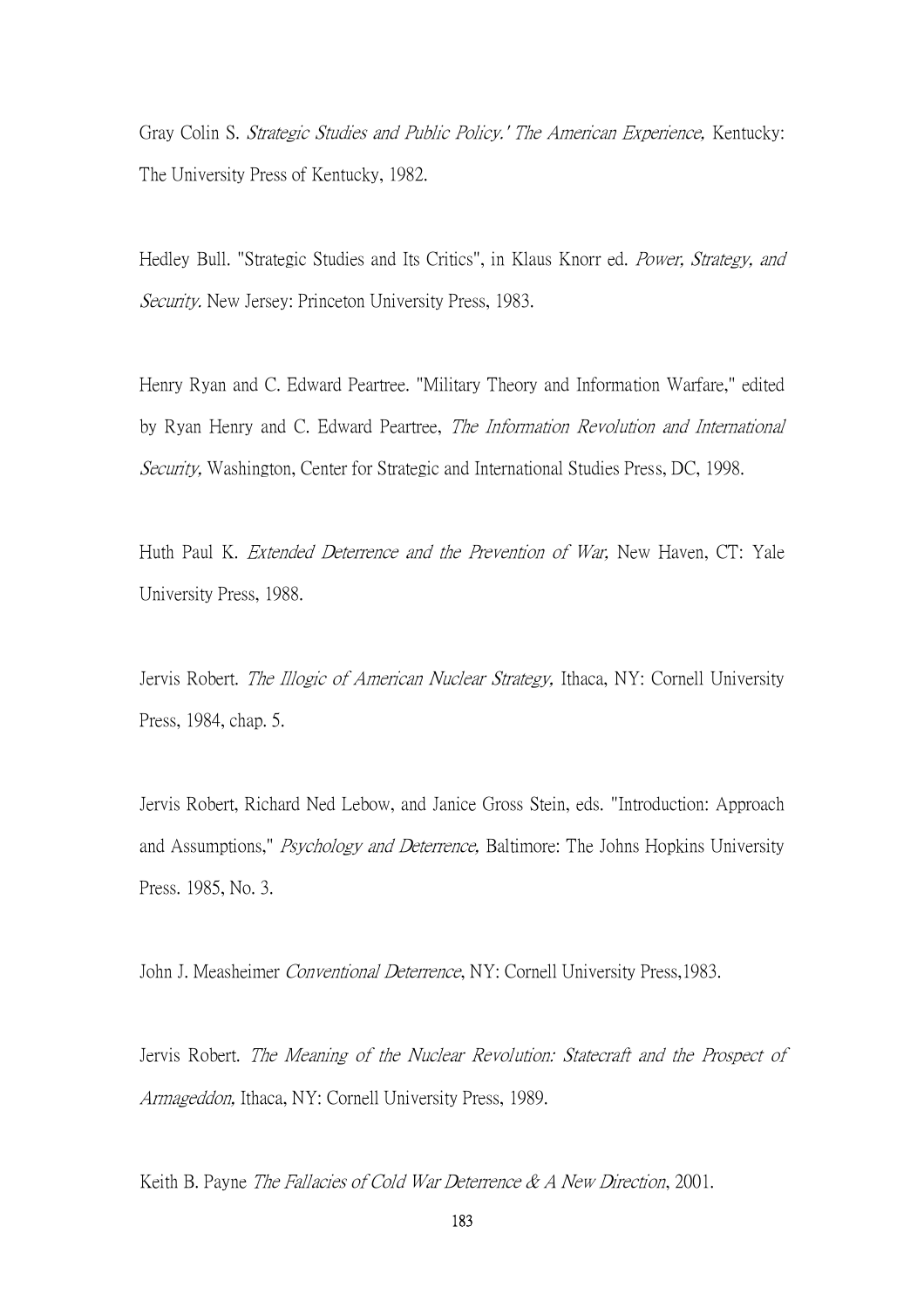Kahn Herman. *Thinking About the Unthinkable*. Horizon Press, New York, 1962.

Kahn Herman. On Thermonuclear F/ar, Princeton, NJ: Princeton University Press, 1960.

Kahn Herman. On Escalation: Metaphors and Scenarios, New York: Praeger, 1965.

Knutsen Torbjom *L. A History of International Relations Theory*, Manchester niversity Press, Manchester, 1997.

Lebow Richard Ned. "Deterrence: A Political and Psychological Critique," Paul C. Stem, Robert Axelrod, Robert Jervis, and Roy Radner, eds. Perspectives on Deterrence, Oxford University Press, Oxford, 1989.

Legge J. Michael. Theater Nuclear F/eapons and the NATO Strategy of Flexible Response, R-2964-FF, Santa Monica, CA: RAND, April 1983.

Lewis John Wilson and Hua DJ. "China's Ballistic Missile Programs", International Security, Massachusetts MIT Press, 1992.

Luttwak Edward N. On the Meaning ofVictory: Essays on Strategy, New York: Simon and Schuster, 1986.

Morgan Patrick. *Deterrence: A Conceptual Analysis*. Beverly Hills, CA : SagePublications,1977,chap.2.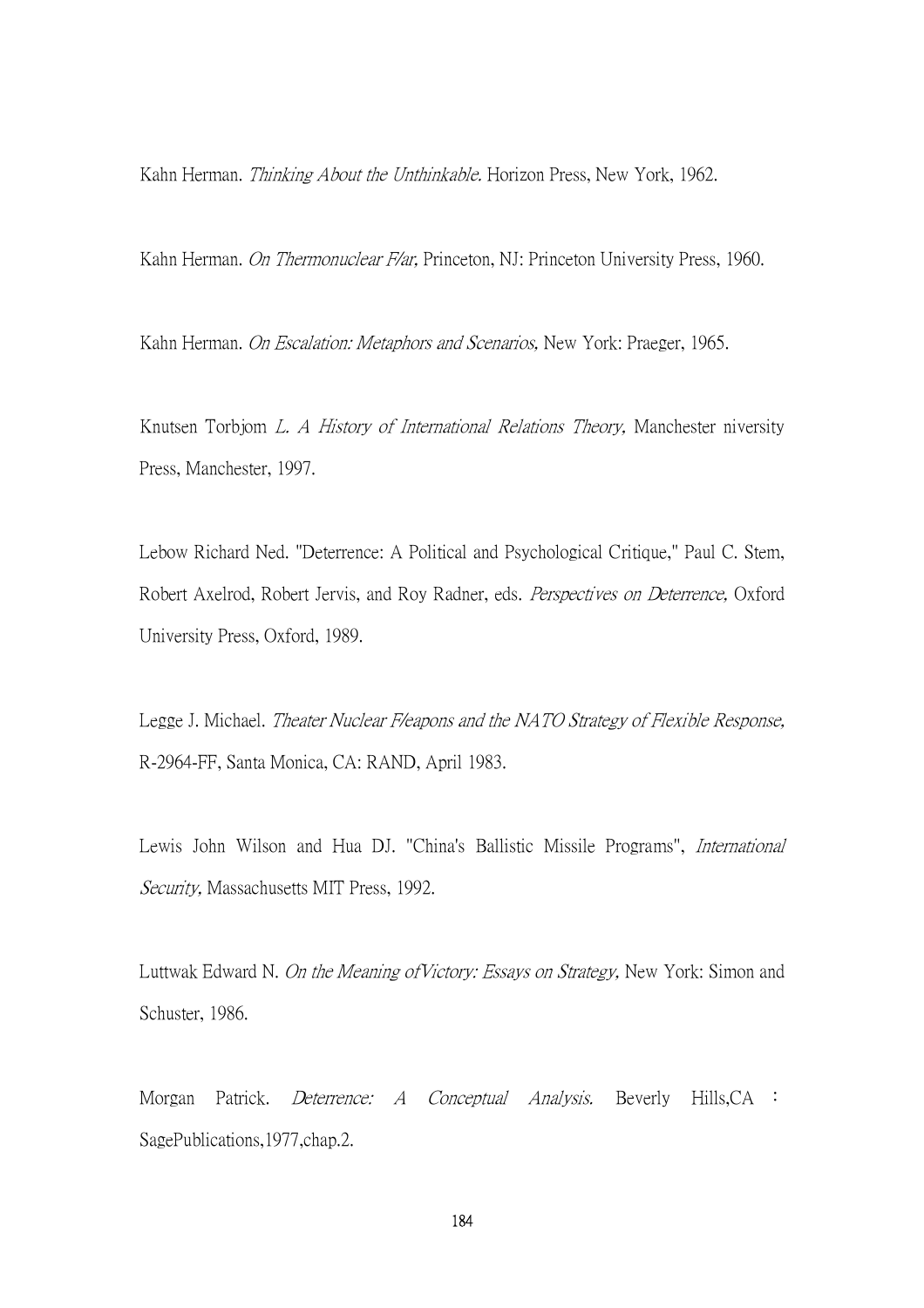Naroll Raoul, Veto L. Bullough, and Frada Naroll. Military Deterrence in History: A pilot Cross-Historical Survey. Albany: State University of New York Press, 1974.

Quester George H. "Some Thought on 'Deterrence Failures'", Paul C. Stem, Robert Axelrod, Robert Jervis, and Roy Radner, eds. Perspectives on Deterrence, Oxford University Press, Oxford, 1989.

Payne Keith B. Deterrence in the Second Nuclear Age, The University Press of Kentucky, Lexington, 1996.

Perry William. Desert Storm and Deterrence, Massachusetts MIT Press, 1991.

Posen Barry R. The Sources of Military Doctrine: France, Britain and Germany Between the World Wars, Ithaca: Comell University press, 1984.

Robert Axelrod, and Roy Rander *Perspectives on Deterrence*, Oxford University Press, Oxford, 1989.

Richard Rosecrance. Strategic Deterrence Reconsidered, Horizon Press, New York, 1975.

Samuel P. Huntington . Conventional Deterrence and Conventional Retaliation, 1983

Schelling Thomas C. The Strategy of Conflict, Oxford University Press. New York, 1963.

Slessor John. The Great Deterrent, London: Cassell, 1957.